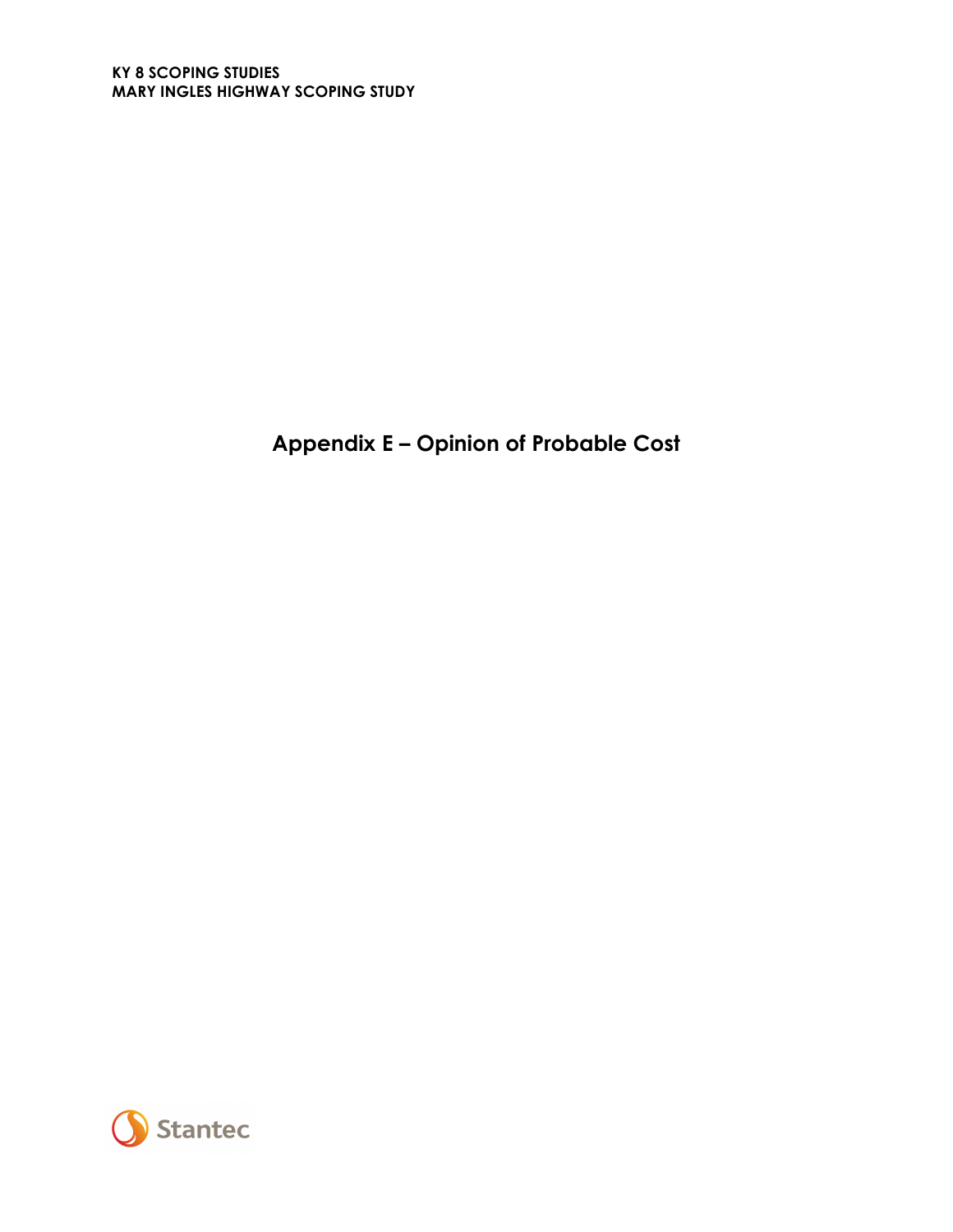## **Cost Estimate - Option 1a**

Campbell County - Slope Stabilization, KY 8 (Mary Ingles Highway) MP 4.0 to MP 5.0 Assumes: 2-lane rural section between marina and RR underpass Added 4' paved shoulder

| <b>Pavement Cost</b>                       |        |                         |                 |                                            |                        |
|--------------------------------------------|--------|-------------------------|-----------------|--------------------------------------------|------------------------|
| 1.0 miles long                             |        | 5,200 LF                |                 | 1.0                                        |                        |
| 22' wide                                   | Area   | 114,400 SF              | 22 LF           |                                            |                        |
|                                            |        | 12,711 SY               |                 |                                            |                        |
|                                            | Cost @ | \$72.00 per SY          |                 |                                            |                        |
| <b>Shoulder Cost</b>                       |        |                         |                 |                                            |                        |
| 4' wide shoulder x 2                       |        |                         | 8 LF            |                                            |                        |
|                                            | Area   | 41,600                  |                 |                                            |                        |
|                                            |        | 4,622 SY                |                 |                                            |                        |
|                                            | Cost @ | \$47.00 per SY          |                 |                                            | \$1,132,444            |
| <b>Miscellaneous Items</b>                 |        | Qty.                    | <b>Units</b>    | \$ per Unit                                |                        |
| Clearing & Grubbing                        |        | $1.0 \text{ mi}$        |                 | \$100,000.00                               | \$100,000.00           |
| DITCHING AND SHOULDERING                   |        | 5,200.0 LF              |                 | \$2.50                                     | \$13,000.00            |
| Excavation and Backfill (4' nominal depth) |        | 16,948 CY               |                 | \$45.00                                    | \$762,666.67           |
| Tieback Wall (8' nominal height)           |        | 28,000 SF               |                 | \$125.00                                   | \$3,500,000.00         |
| NON PERFORATED PIPE-6 IN                   |        | 208 LF                  |                 | \$11.50                                    | \$2,392                |
| PERFORATED PIPE-6 IN                       |        | 728 LF                  |                 | \$7.00                                     | \$5,096.00             |
| PERF PIPE HEADWALL TY 1-6 IN               |        |                         | 26 Ea.          | \$642.00                                   | \$16,692.00            |
| FLOWABLE FILL (as needed)                  |        | 100 CY                  |                 | \$125.00                                   | \$12,500.00            |
| <b>REMOVE GUARDRAIL</b>                    |        | 5,200 LF                |                 | \$1.50                                     | \$7,800.00             |
| <b>GUARDRAIL-STEEL W BEAM-S FACE</b>       |        | 5,200 LF                |                 | \$16.00                                    | \$83,200.00            |
| <b>GUARDRAIL END TREATMENT TYPE 1</b>      |        |                         | 2 Ea.           | \$2,200.00                                 | \$4,400.00             |
| <b>ENTRANCE PIPE-15 IN</b>                 |        | 120 LF                  |                 | \$60.00                                    | \$7,200.00             |
| Structures (N/A)                           |        |                         | 0 S F           | \$150.00                                   |                        |
| Install curb and gutter                    |        |                         | 0LF             | \$19.00                                    | \$0.00                 |
| <b>Pavement Striping</b>                   |        | 20,800 LF               |                 | \$0.25                                     | \$5,200.00             |
| Sidewalk (4")                              |        |                         | SY              | \$36.00                                    | \$0.00                 |
| Signalization                              |        |                         | Ea.             | \$100,000                                  | \$0                    |
| Misc. drainage, erosion control, etc.      |        |                         |                 | 30% paving                                 | \$339,733.33           |
| Maintenance of Traffic                     |        |                         | 1 <sub>LS</sub> | \$500,000                                  | \$500,000.00           |
|                                            |        |                         |                 | Subtotal                                   | \$6,492,324            |
|                                            |        |                         |                 | Contingency (20%)                          | \$1,298,465            |
|                                            |        |                         |                 | Design (10%)                               |                        |
|                                            |        |                         |                 | Mobilization (3%)<br>Demobilization (1.5%) | \$233,724<br>\$116,862 |
|                                            |        | TOTAL CONSTRUCTION COST |                 |                                            | \$8,141,375            |
|                                            |        |                         |                 |                                            |                        |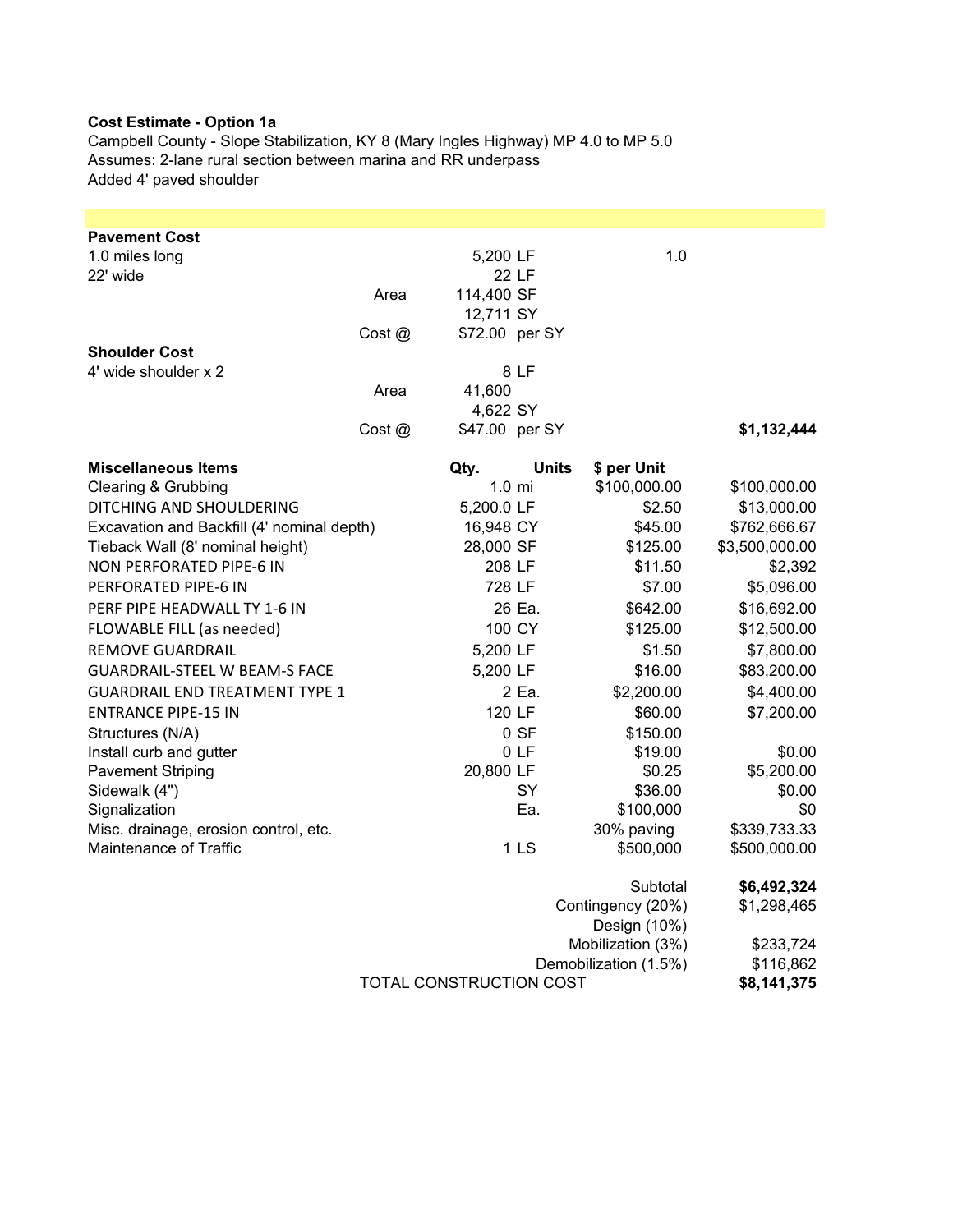## **Cost Estimate - Option 1b**

Campbell County -New alignment, KY 8 (Mary Ingles Highway) north of MP 5.0 Assumes: New 2-lane rural section north of Tower Hill Road connecting to 6th Ave 6' shoulders (4' paved shoulder)

| <b>Pavement Cost</b><br>1.6 miles long     |       | 8,300 LF                |                 |                                   |              |
|--------------------------------------------|-------|-------------------------|-----------------|-----------------------------------|--------------|
| 22' wide                                   |       |                         | 22 LF           |                                   |              |
|                                            | Area  | 182,600 SF              |                 |                                   |              |
|                                            |       | 20,289 SY               |                 |                                   |              |
|                                            | Cost@ | \$72.00 per SY          |                 |                                   |              |
| <b>Shoulder Cost</b>                       |       |                         |                 |                                   |              |
| 4' wide shoulder x 2                       |       |                         | 8 LF            |                                   |              |
|                                            | Area  | 66,400                  |                 |                                   |              |
|                                            |       | 7,378 SY                |                 |                                   |              |
|                                            | Cost@ | \$47.00 per SY          |                 |                                   | \$1,807,556  |
| <b>Miscellaneous Items</b>                 |       | Qty.                    | <b>Units</b>    | \$ per Unit                       |              |
| Clearing & Grubbing                        |       | $1.6$ mi                |                 | \$100,000.00                      | \$157,197    |
| Roadway Excavation                         |       | 1,400,000 CY            |                 | \$4.75                            | \$6,650,000  |
| Retaining wall (20' nominal height)        |       | 5,000 SF                |                 | \$150.00                          | \$750,000    |
| PERFORATED PIPE EDGE DRAIN-6 IN            |       | 16,600 LF               |                 | \$8.00                            | \$132,800    |
| PERFORATED PIPE-6 IN                       |       | 1,494 LF                |                 | \$7.00                            | \$10,458     |
| PERF PIPE HEADWALL TY 1-6 IN               |       |                         | 42 Ea.          | \$642.00                          | \$26,643     |
| <b>GUARDRAIL-STEEL W BEAM-S FACE</b>       |       | 8,300 LF                |                 | \$16.00                           | \$132,800.00 |
| <b>GUARDRAIL END TREATMENT TYPE 1</b>      |       |                         | 2 Ea.           | \$2,200.00                        | \$4,400.00   |
| <b>GUARDRAIL END TERMINAL SECTION TY 2</b> |       |                         | 2 Ea.           | \$80.00                           | \$160.00     |
| <b>ENTRANCE PIPE-15 IN</b>                 |       |                         | 20 LF           | \$60.00                           | \$1,200.00   |
| Structures (N/A)                           |       |                         | 0 S F           | \$150.00                          |              |
| Install curb and gutter                    |       |                         | 0LF             | \$19.00                           | \$0          |
| <b>Pavement Striping</b>                   |       | 33,200 LF               |                 | \$0.25                            | \$8,300      |
| Sidewalk (4")                              |       |                         | SY              | \$36.00                           | \$0          |
| Signalization                              |       |                         | Ea.             | \$100,000                         | \$0          |
| Misc. drainage, erosion control, etc.      |       |                         |                 | 30% paving                        | \$542,266.67 |
| Maintenance of Traffic                     |       |                         | 1 <sub>LS</sub> | \$25,000                          | \$25,000.00  |
|                                            |       |                         |                 | Subtotal                          | \$10,248,780 |
|                                            |       |                         |                 | Contingency (20%)<br>Design (10%) | \$2,049,756  |
|                                            |       |                         |                 | Mobilization (3%)                 | \$368,956    |
|                                            |       |                         |                 | Demobilization (1.5%)             | \$184,478    |
|                                            |       | TOTAL CONSTRUCTION COST |                 |                                   |              |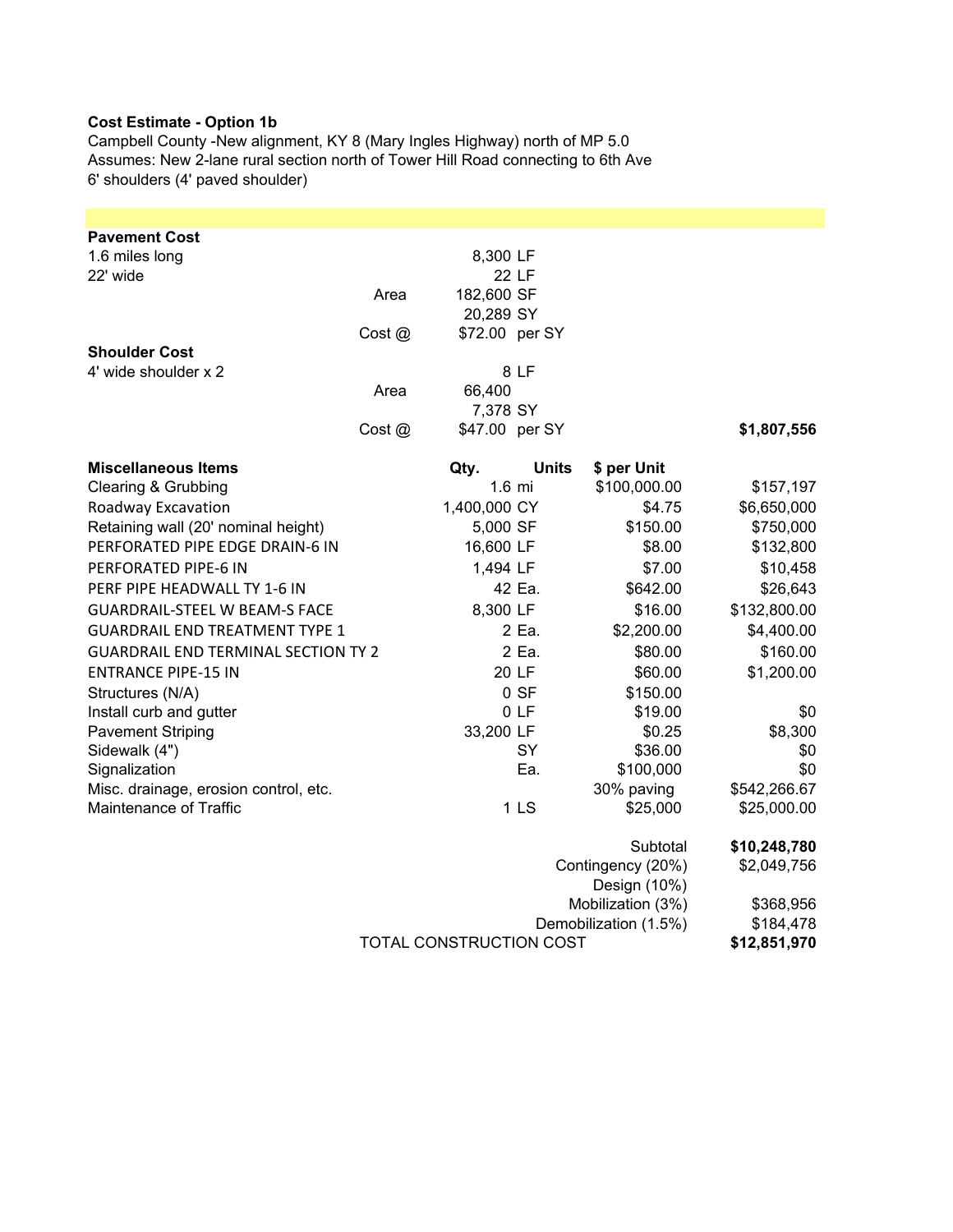## **Cost Estimate - Option 2**

Campbell County - Shift alignment and Slope Stabilization, KY 8 (Mary Ingles Highway) MP 5.0 to MP 7.9 Assumes: 2-lane rural section between RR underpass and KY 445 Added 4' paved shoulder

| <b>Pavement Cost</b>                       |        |            |                 |                                   |                |
|--------------------------------------------|--------|------------|-----------------|-----------------------------------|----------------|
| 2.9 miles long<br>22' wide                 |        | 15,500 LF  |                 |                                   |                |
|                                            | Area   | 341,000 SF | <b>22 LF</b>    |                                   |                |
|                                            |        | 37,889 SY  |                 |                                   |                |
|                                            | Cost @ |            | \$72.00 per SY  |                                   |                |
| <b>Shoulder Cost</b>                       |        |            |                 |                                   |                |
| 4' wide shoulder x 2                       |        |            | 8 LF            |                                   |                |
|                                            | Area   | 124,000    |                 |                                   |                |
|                                            |        | 13,778 SY  |                 |                                   |                |
|                                            | Cost@  |            | \$47.00 per SY  |                                   | \$3,375,556    |
| <b>Miscellaneous Items</b>                 |        | Qty.       | <b>Units</b>    | \$ per Unit                       |                |
| Clearing & Grubbing                        |        |            | 2.9 mi          | \$100,000.00                      | \$293,561      |
| Roadway Excavation                         |        | 850,000 CY |                 | \$4.75                            | \$4,037,500    |
| Excavation and Backfill (4' nominal depth) |        | 50,519 CY  |                 | \$45.00                           | \$2,273,333    |
| Tieback Wall (8' nominal height)           |        | 124,000 SF |                 | \$125.00                          | \$15,500,000   |
| Retaining wall (10' nominal height)        |        | 155,000 SF |                 | \$100.00                          | \$15,500,000   |
| PERFORATED PIPE EDGE DRAIN-6 IN            |        | 31,000 LF  |                 | \$8.00                            | \$248,000      |
| NON PERFORATED PIPE-6 IN                   |        |            | 620 LF          | \$11.50                           | \$7,130        |
| PERFORATED PIPE-6 IN                       |        | 2,170 LF   |                 | \$7.00                            | \$15,190       |
| PERF PIPE HEADWALL TY 1-6 IN               |        |            | 78 Ea.          | \$642.00                          | \$49,755       |
| <b>FLOWABLE FILL</b>                       |        |            | 250 CY          | \$125.00                          | \$31,250       |
| <b>REMOVE GUARDRAIL</b>                    |        | 15,500 LF  |                 | \$1.50                            | \$23,250.00    |
| <b>GUARDRAIL-STEEL W BEAM-S FACE</b>       |        | 15,500 LF  |                 | \$16.00                           | \$248,000.00   |
| <b>GUARDRAIL END TREATMENT TYPE 1</b>      |        |            | 2 Ea.           | \$2,200.00                        | \$4,400.00     |
| <b>GUARDRAIL END TREATMENT TYPE 2A</b>     |        |            | 2 Ea.           | \$650.00                          | \$1,300.00     |
| <b>ENTRANCE PIPE-15 IN</b>                 |        |            | 200 LF          | \$60.00                           | \$12,000.00    |
| Structures (N/A)                           |        |            | 0 S F           | \$150.00                          |                |
| Install curb and gutter                    |        |            | 0LF             | \$19.00                           | \$0            |
| <b>Pavement Striping</b>                   |        | 62,000 LF  |                 | \$0.25                            | \$15,500       |
| Sidewalk (4")                              |        |            | SY              | \$36.00                           | \$0            |
| Signalization                              |        |            | Ea.             | \$100,000                         | \$0            |
| Misc. drainage, erosion control, etc.      |        |            |                 | 30% paving                        | \$1,012,666.67 |
| Maintenance of Traffic                     |        |            | 1 <sub>LS</sub> | \$500,000                         | \$500,000.00   |
|                                            |        |            |                 | Subtotal                          | \$43,148,391   |
|                                            |        |            |                 | Contingency (20%)<br>Design (10%) | \$8,629,678    |

| Demobilization (1.5%)   | \$776,671    |
|-------------------------|--------------|
| TOTAL CONSTRUCTION COST | \$54,108,083 |

Mobilization (3%) \$1,553,342